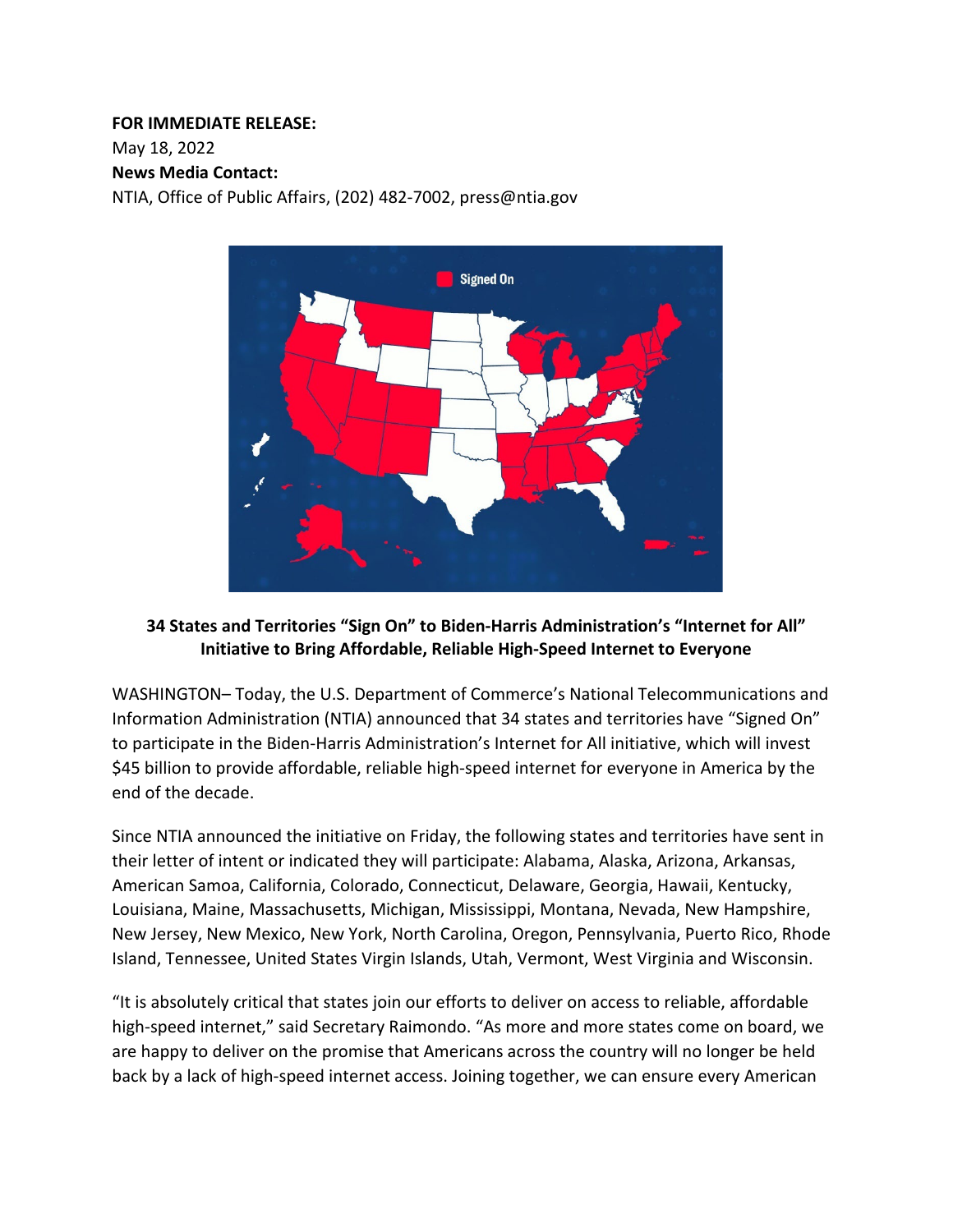will have access to technologies that allow them to attend class, start a small business, visit with their doctor, and participate in the modern economy."

"Generations before us brought electricity to rural America and built the interstate highways," said Alan Davidson, Assistant Secretary of Commerce for Communications and Information. "Our generation's task is to connect all Americans online. Thanks to the Bipartisan Infrastructure Law, states are now 'signing on' to this initiative to promote Internet access and adoption so that everyone in America has a chance to thrive in the modern economy."

The Internet for All programs will build internet infrastructure, teach digital skills, and provide necessary technology to ensure that everyone in America – including communities of color, rural communities, and older Americans – has the access and skills they need to fully participate in today's society.

To participate in the \$42.45 billion [Broadband Equity, Access, and Deployment \(BEAD\) Program](https://www.internetforall.gov/program/broadband-equity-access-and-deployment-bead-program), states and other eligible entities must submit a letter of intent and a planning funds budget, which will unlock up to \$5 million in planning funds and allow states to begin creating their fiveyear action plan. Each state will have direct support from dedicated NTIA staff through every step of the process. Each participating state is guaranteed a minimum \$100 million allocation, with additional funding determinations made based on the forthcoming coverage maps from the Federal Communications Commission.

For more information, please read the [Internet for All Fact Sheet.](https://ntia.gov/other-publication/2022/fact-sheet-biden-harris-administration-s-internet-all-initiative-bringing)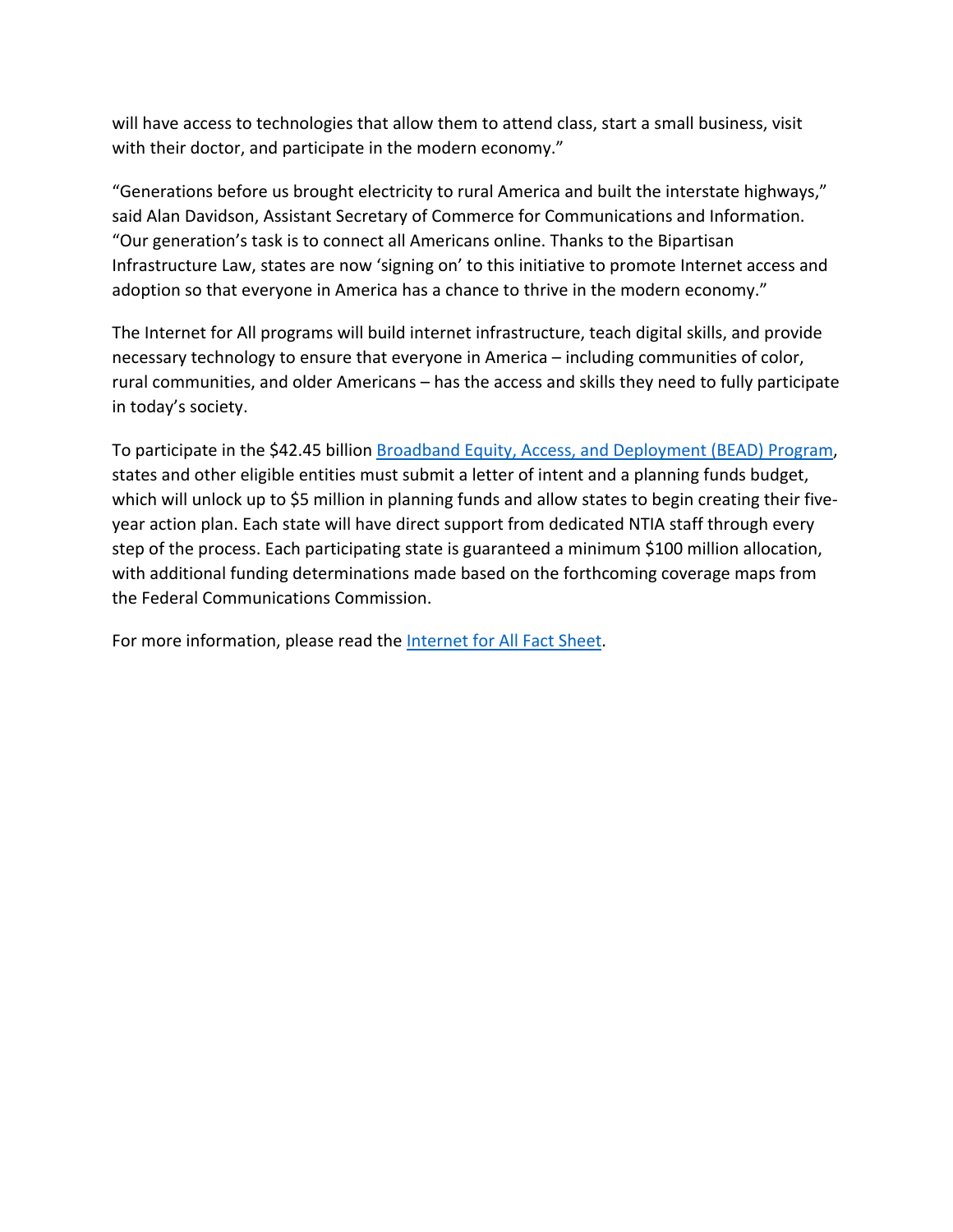# **WHAT THEY ARE SAYING: Bipartisan Governors Across America 'Sign On' to Internet for All Initiative**

Today, the U.S. Department of Commerce's National Telecommunications and Information Administration (NTIA) announced that 34 states and territories have "Signed On" to participate in the Biden-Harris Administration's Internet for All initiative, which will invest \$45 billion to provide affordable, reliable high-speed internet for everyone in America by the end of the decade.

A broad, bipartisan group of governors have signed on and offered support for the Internet for All programs, which will build internet infrastructure, teach digital skills, and provide necessary technology to ensure that everyone in America has the access and skills they need to fully participate in today's society.

For the complete list of states that have signed on, please see [today's press rel](https://ntia.gov/press-release/2022/34-states-and-territories-sign-biden-harris-administration-s-internet-all)ease.

| Arizona         | "Since 2015, we've made significant investments to expand access to<br>broadband, ensuring Arizonans gain access to fast, affordable and reliable<br>internet. With a modernized economy and advanced healthcare and<br>education systems, there's more work to be done, and we will continue to<br>optimize available resources to expand access and opportunity for<br>Arizonans in this digitally connected world."                                                                                                                                    |
|-----------------|-----------------------------------------------------------------------------------------------------------------------------------------------------------------------------------------------------------------------------------------------------------------------------------------------------------------------------------------------------------------------------------------------------------------------------------------------------------------------------------------------------------------------------------------------------------|
| <b>Arkansas</b> | Gov. Asa Hutchinson<br>"A focus during my term as Governor was to deploy broadband to as<br>much of Arkansas as we could. We have made significant progress, but<br>there is still much to be done. In a partnership with NTIA, I have chosen<br>Jim Hudson to serve as our point of contact to efficiently deploy funding<br>from the Investment and Jobs Act to provide high-speed internet to all."                                                                                                                                                    |
| California      | <b>Gov. Gavin Newsom</b><br>"California is committed to addressing the challenges laid bare by the<br>pandemic, including the digital divide that is holding back too many of our<br>communities. Our state is advancing historic investments to expand access<br>to high-quality broadband internet for students, families, and businesses<br>throughout the state -- with a focus on underserved areas. I thank the<br>Biden Administration for its commitment to this critically important effort<br>to help all our communities build back stronger." |
| Colorado        | Gov. Jared Polis<br>"We thank Secretary Gina Raimondo for working with states to improve<br>access to broadband, which will help Colorado small businesses,<br>communities, and schools expand their horizons and help our economy."                                                                                                                                                                                                                                                                                                                      |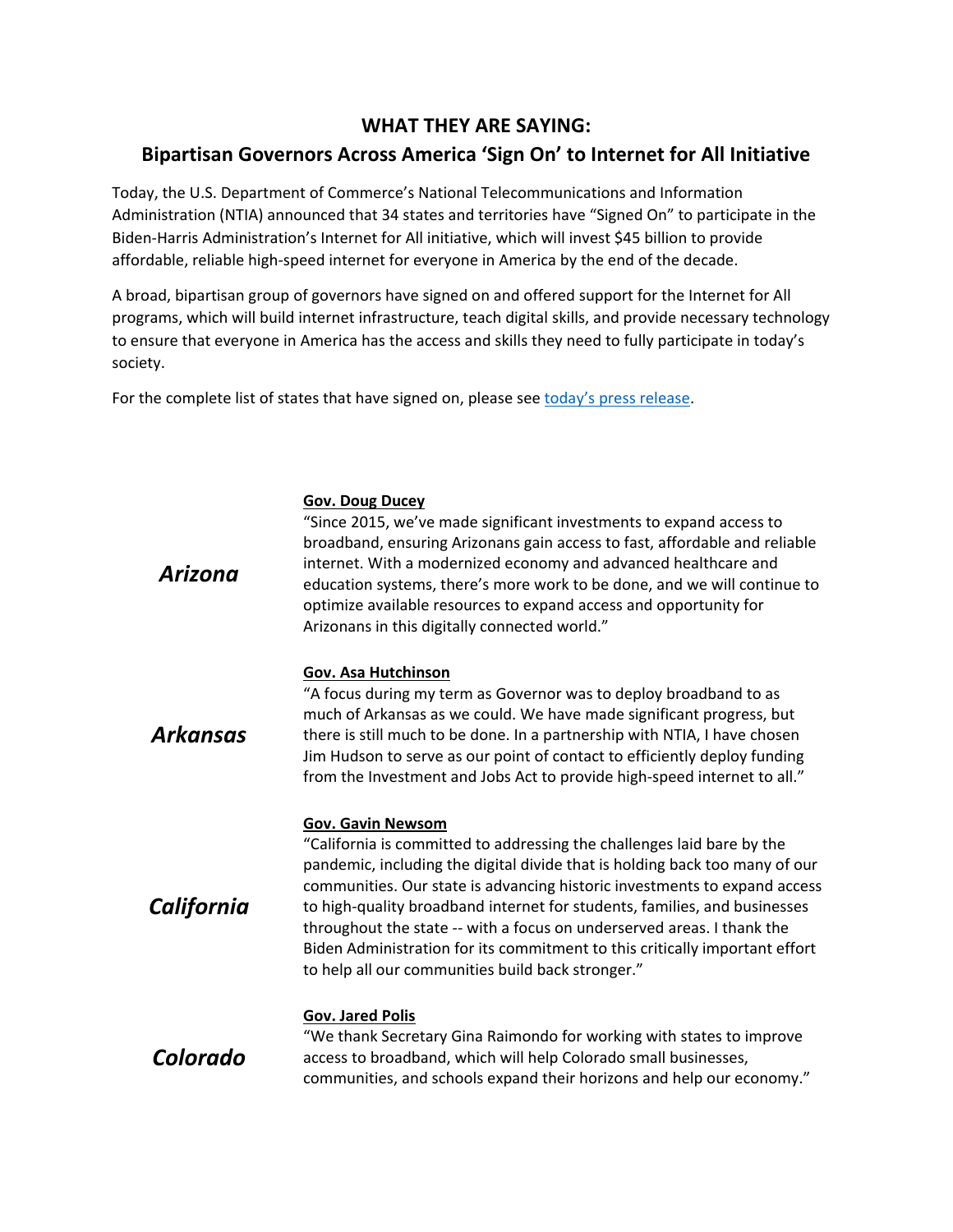### **Gov. Ned Lamont**

*Connecticut*

"Thanks to the leadership of the Biden-Harris Administration, and with the strong support of Connecticut's amazing congressional delegation, states across the nation have the resources to help ensure every American has access to reliable, affordable high-speed internet. As President Biden has said over and over, high-speed internet service is no longer a luxury—it's a necessity. The \$65 billion federal investment in broadband made possible by the Bipartisan Infrastructure Law is critical to America's future competitiveness and economic growth. Connecticut is signing-on to this goal and looks forward to working with the U.S. Department of Commerce and NTIA."

# **Gov. John Carney**

*Delaware*  "Before COVID-19 we made a commitment to strengthening our broadband infrastructure that directly contributed to Delaware ranking number one among states for internet speed and consistently placing in the top three for access. The pandemic highlighted that broadband deserts without internet in our state still exist and just how important access to broadband is to our families, students and businesses. I want to thank President Biden and his Administration and our Congressional Delegation for their vision and resources to invest in this critical issue. These investments from the President's Bipartisan Infrastructure Law and the American Rescue Plan Act will build on our efforts to make high-speed internet available to—and affordable for—every home and business, positioning Delaware to be the first state in the country with universal access to broadband."

#### **Gov. David Y. Ige**

*Hawaii*  "Hawaiʻi is fully prepared to use federal funds to create critically needed, affordable broadband access available to all our residents. Hawaiʻi Signs On! to erasing the digital divide."

#### **Gov. Andy Beshear**

*Kentucky* "Kentuckians deserve affordable, reliable, high-speed internet, and it is vital to continue our record-setting recruitment, retention and expansion efforts as we continue to bring well-paying jobs to every corner of the commonwealth."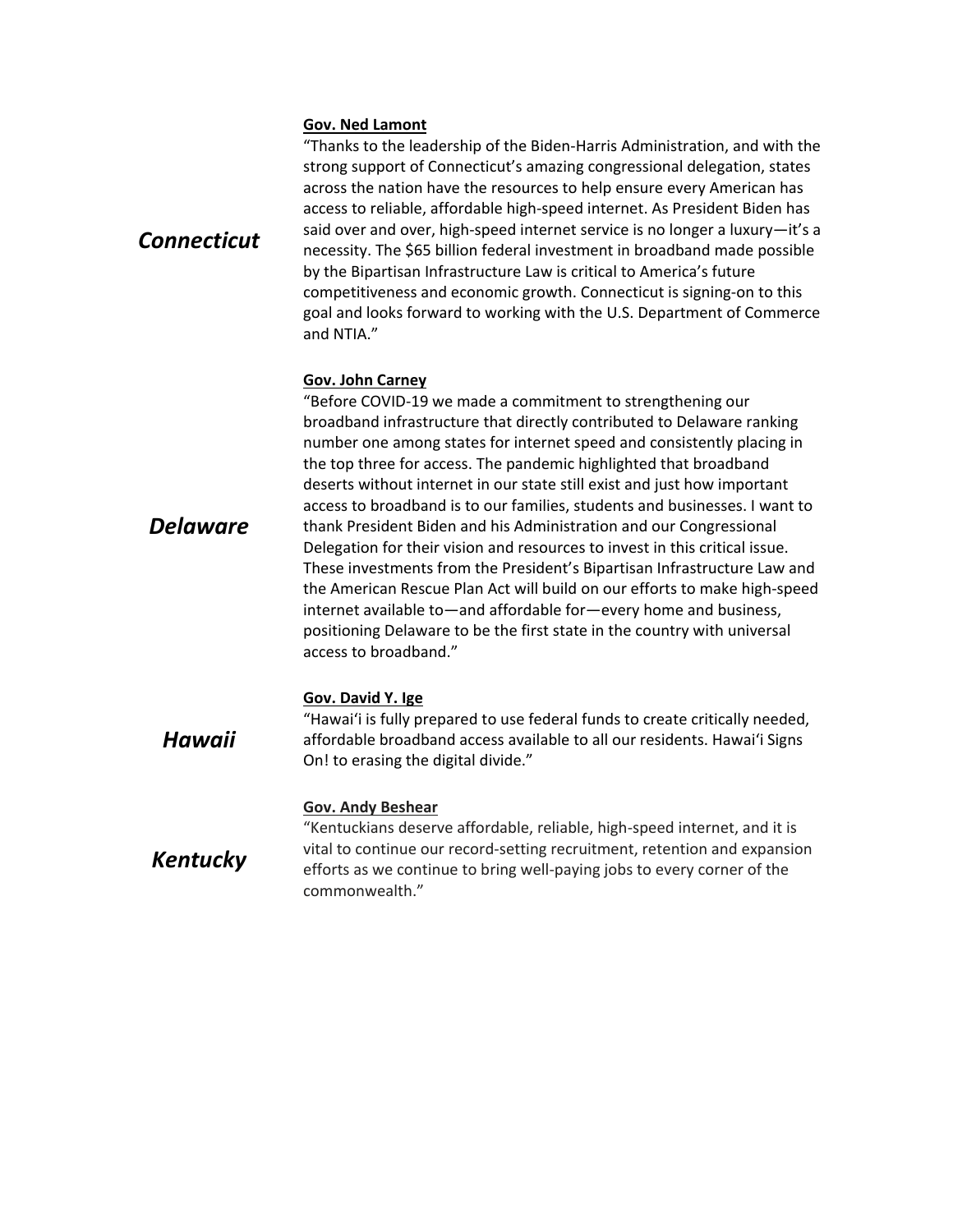#### **Gov. John Bel Edwards**

"Partnering with Commerce/NTIA will allow Louisiana to achieve what we thought was impossible. We will now have the financial resources necessary to once and for all eliminate the digital divide in Louisiana. We are grateful to both Secretary Raimondo and Assistant Secretary Davidson of NTIA for their leadership and partnership. Over the past several years, our Broadband Office (ConnectLa) has worked hard to align resources between federal, state, and local officials to take full advantage of this historic broadband funding opportunity. We look forward to partnering with the people of Louisiana to make closing the divide a reality."

#### **Gov. Janet Mills**

"In Maine, we've prioritized efforts to build out broadband infrastructure, responsibly allocating state and federal resources to ensure that every Mainer who wants an affordable, reliable internet connection can have one. The BEAD Program, funded by the Bipartisan Infrastructure Law supported by Maine's Congressional Delegation, will help to ensure that more Americans have the connection they need to work, study, see a doctor, and keep in touch with friends and family."

#### **Gov. Gretchen Whitmer**

"Affordable, reliable high-speed internet is essential for working families and small businesses across Michigan. Since I took office, I have taken steps to prioritize high-speed internet in state government by establishing the Michigan High-Speed Internet Office and made investments to expand access to affordable, reliable high-speed internet to over 18,000 homes and small businesses. I am grateful to our federal partners for making high-speed internet a priority and proud to sign on in support of NTIA's Bipartisan Infrastructure Programs. Let's work together to ensure every Michigander and American has high-speed internet that meets their needs."

#### **Gov. Steve Sisolak**

*Nevada*

"Nevada is proud to 'sign on' as a committed partner to work with organizations across the State and the country to make sure we connect everyone in America with affordable, reliable, high-speed internet. We are working to invest in long-term, life-changing infrastructure that will benefit Nevadans in their homes, schools, and places of business for generations to come."

*Maine*

*Michigan*

*Louisiana*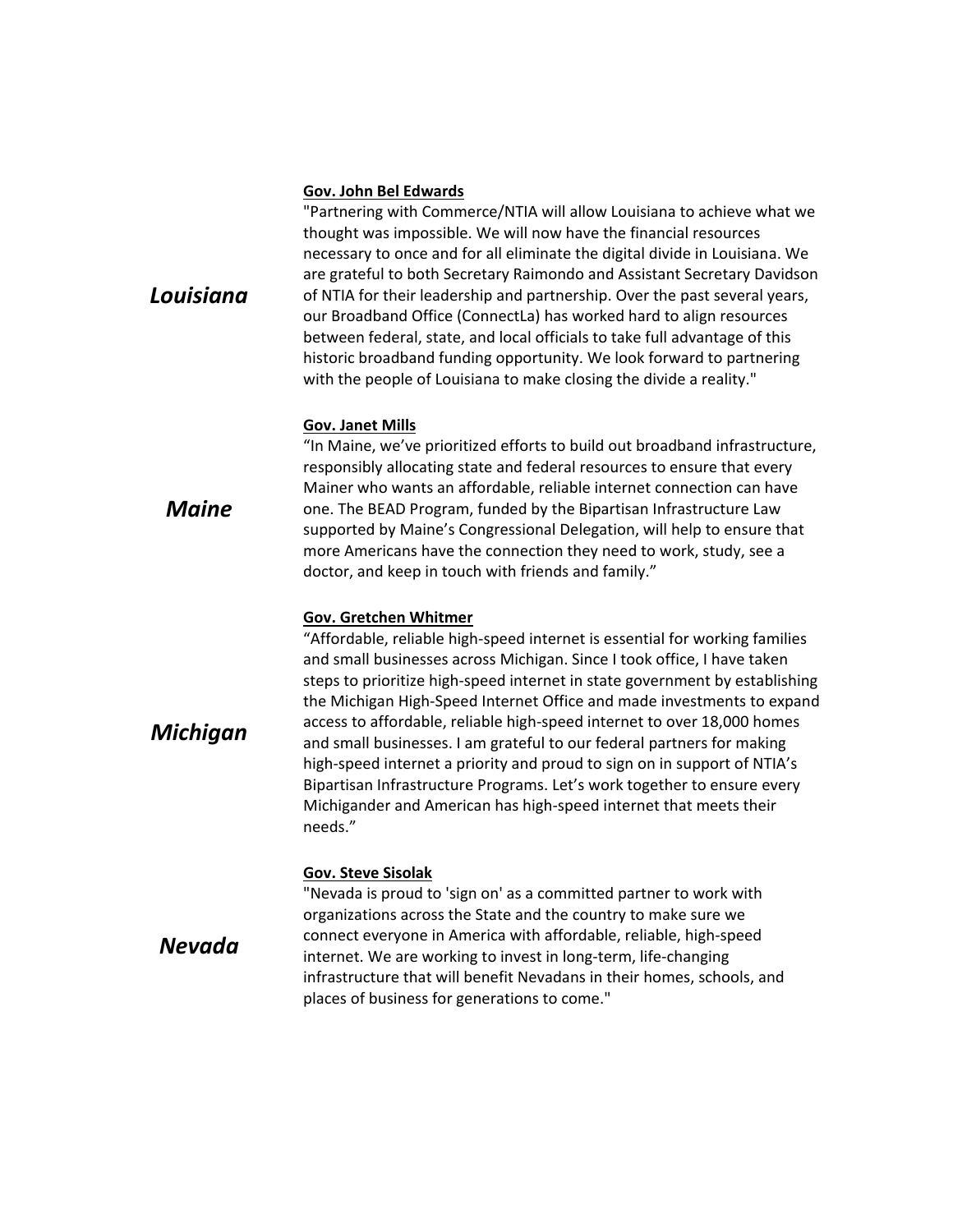# **Gov. Chris Sununu**

| <b>New</b><br><b>Hampshire</b> | "New Hampshire was the first state to invest CARES Act dollars to expand<br>broadband access and we are ready to continue that success with this<br>additional funding. More than ever, our rural communities need to be<br>connected."                                                                                                                                                                                                                                                                                                                                                                                                                                                                                                                                                                                                                         |
|--------------------------------|-----------------------------------------------------------------------------------------------------------------------------------------------------------------------------------------------------------------------------------------------------------------------------------------------------------------------------------------------------------------------------------------------------------------------------------------------------------------------------------------------------------------------------------------------------------------------------------------------------------------------------------------------------------------------------------------------------------------------------------------------------------------------------------------------------------------------------------------------------------------|
| <b>New Jersey</b>              | <b>Gov. Phil Murphy</b><br>"Making high-speed, quality internet accessible to all will help us bridge<br>the gap in the digital divide. That is why I am signing on to participate in<br>the NTIA's Bipartisan Infrastructure programs. I look forward to joining my<br>fellow Governors in this endeavor as we create a stronger, fairer, more<br>equitable internet infrastructure in this country."                                                                                                                                                                                                                                                                                                                                                                                                                                                          |
| <b>New Mexico</b>              | <b>Gov. Michelle Lujan Grisham</b><br>"This funding is going to be a true game-changer for rural states like ours.<br>Coupled with the millions of dollars we have already committed at the<br>state level, access to educational resources, telehealth and other services<br>will be available to far more New Mexicans."                                                                                                                                                                                                                                                                                                                                                                                                                                                                                                                                      |
| <b>New York</b>                | <b>Gov. Kathy Hochul</b><br>"New York State fully supports the goals of NTIA's<br>Bipartisan Infrastructure Law infrastructure programs. We are excited to<br>work with Secretary Raimondo and the Biden Administration to ensure<br>New Yorkers from Buffalo to New York City have equitable access to high-<br>quality, affordable broadband service. Here in New York, my<br>administration is already expanding affordable broadband access through<br>the \$1 billion ConnectALL initiative, the largest ever investment in the<br>state's 21st century infrastructure. Through partnership with NTIA, private<br>and public investments, we will transform our digital<br>infrastructure to connect millions of New Yorkers, across rural and urban<br>areas, to broadband which is more essential than ever for jobs, education<br>and economic growth." |
| North<br>Carolina              | <b>Gov. Roy Cooper</b><br>"High-speed and reliable internet is now essential for North Carolinians to<br>work, learn and have access to health care. We're excited for this<br>partnership with the federal government to help us close the digital divide<br>and strengthen our communities."                                                                                                                                                                                                                                                                                                                                                                                                                                                                                                                                                                  |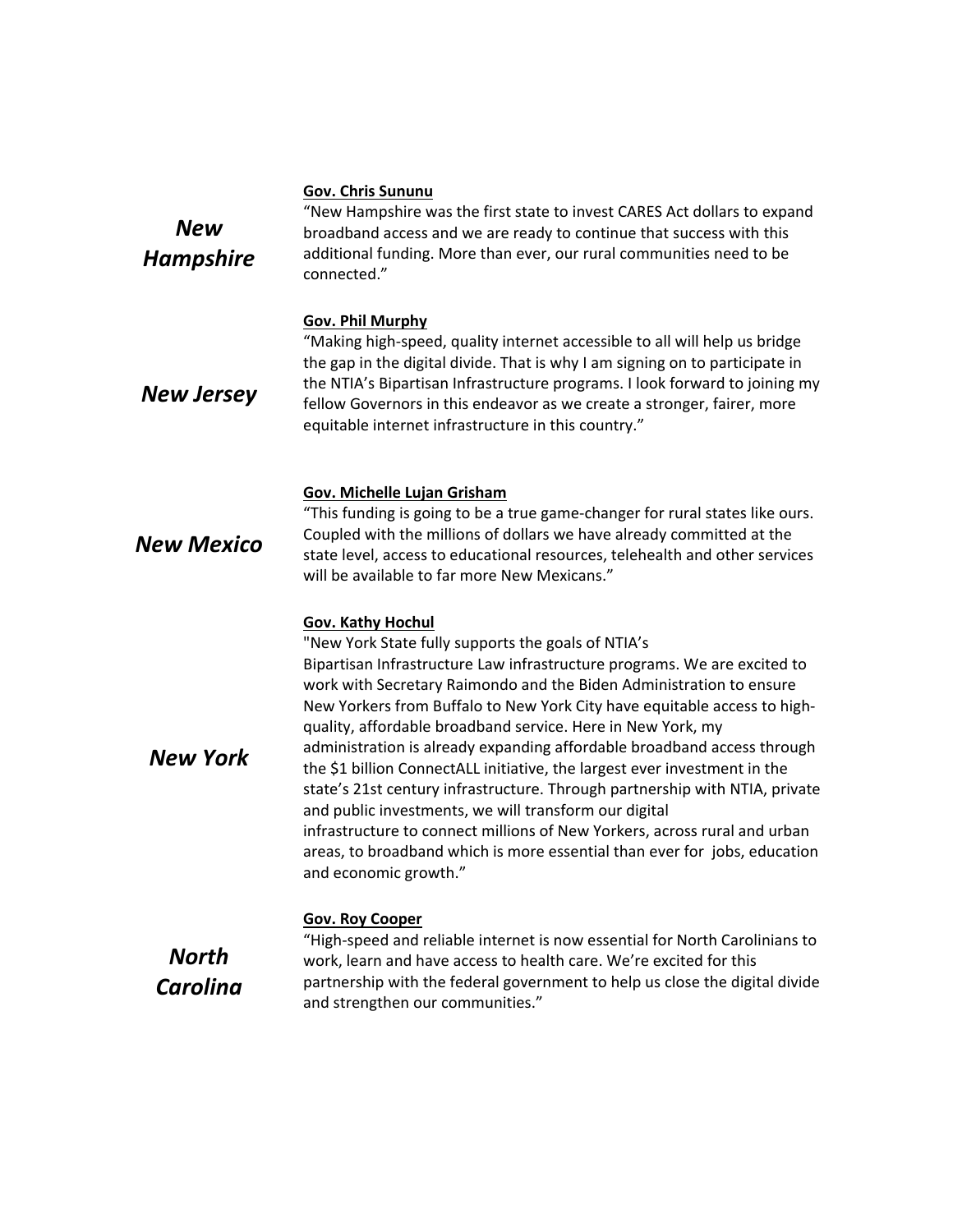#### **Gov. Kate Brown**

"In today's digital world, access to broadband is an absolute necessity for all sectors of the economy, digital learning, and more. All Oregonians deserve broadband access, regardless of income level or zip code, and I am grateful for the partnership of Secretary Raimondo and the Biden-Harris Administration as we work to expand equitable broadband access to people in all corners of Oregon through the Bipartisan Infrastructure Law."

#### **Gov. Tom Wolf**

"Access to affordable, reliable high-speed internet has been a priority throughout my administration and I'm extremely pleased that the Biden Administration recognizes the importance of this critical infrastructure because it connects people in many important aspects of their lives. The investments in broadband through the Bipartisan Infrastructure Law will undoubtedly help millions of Pennsylvanians and close the digital divide, and so I'm proud to 'sign on' to using these critical programs to enhance my administration's efforts to ensure all Pennsylvanians have broadband access."

# **Gov. Pedro R. Pierluisi**

"We look forward to our continued participation in the NTIA's programs to provide high-speed internet to all Puerto Ricans, which is going to have a direct impact on our residents' quality of life, as well as our Island's economic growth and competitiveness. Now more than ever, access to reliable high-speed internet is a priority and we will continue working to secure all resources available to provide access to technology for academic, business, or professional development. Telecommunications and Broadband access have become a basic necessity to every citizen, and I will continue to work with the federal government in our combined efforts to help bridge the digital divide that affects the American citizens of Puerto Rico."

# **Gov. Dan McKee**

"Affordable, reliable, high-speed internet is not a luxury, it's a necessity. The Biden-Harris 'Internet for All' initiative will build on the important work we are doing here in Rhode Island to ensure that all of our residents have the tools they need to succeed in the digital age. Internet access is an economic issue, an education issue and an equity issue – we thank President Biden and his Administration for recognizing the critical need for action when it comes to finally connecting all Americans with high-speed internet."

*Puerto Rico*

*Rhode Island*

*Oregon*

*Pennsylvania*